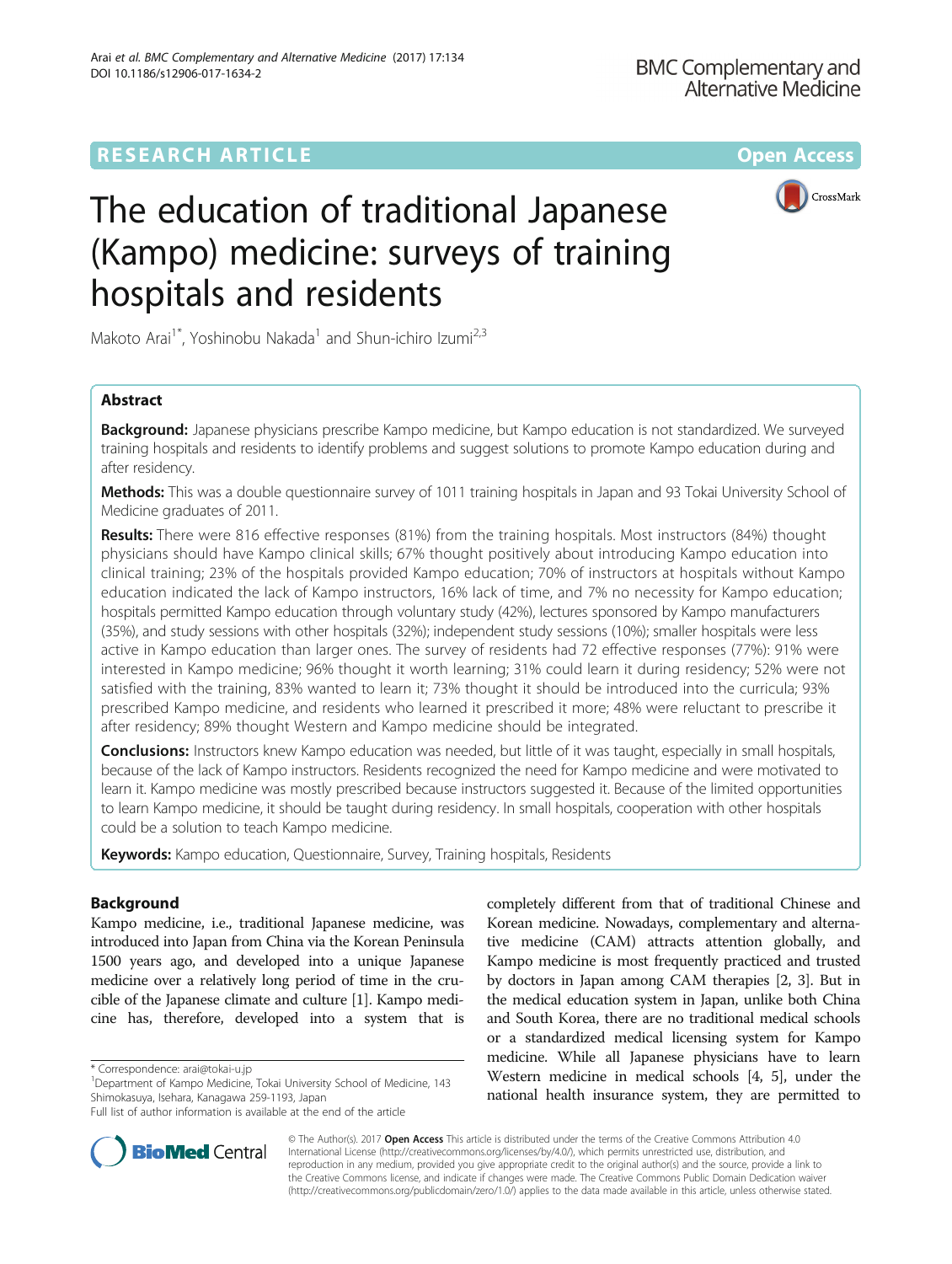prescribe not only Western pharmaceutical medicine but also Kampo medicine. Consequently, in recent years, most Japanese physicians have come to realize that Kampo therapy is clinically useful, prescribe Kampo medicine in the clinical setting [\[6](#page-9-0)] and use it in clinical practice [[7](#page-9-0)–[9\]](#page-9-0). In spite of this, learning Kampo medicine during residency is left up to the discretion of the individual residents themselves and the individual educational policy of each training hospital. The main reason for that is because a standardized Kampo educational system has not yet been established in Japan [\[10](#page-10-0)]. Most physicians who have not had formal Kampo education learn Kampo medicine by self-study [[6\]](#page-9-0), and tend to use Kampo formulae based not on traditional Kampo theory but on western biomedical diagnoses and theory [\[11](#page-10-0)]. Their own lack of knowledge, and personal experience with Kampo medicine, may limit their ability to assist many patients who use Kampo medicines [[12\]](#page-10-0). To solve these essential issues, a consistent, standardized Kampo educational system from undergraduate years through 2 years of residency should be promptly established.

We, therefore, initially investigated the current status of Kampo education for undergraduates and residents. Regarding the undergraduate Kampo education, we surveyed the Kampo curricula at all 80 medical schools in Japan and reported the current status and problems to be solved [\[10\]](#page-10-0). We also initially conducted a pilot study on the Kampo education in the 58 clinical training hospitals in Kanagawa prefecture, which is adjacent to Tokyo to the southwest [[13\]](#page-10-0). However, a nationwide survey is warranted because the impetus to teach Kampo medicine to residents would most likely vary widely among all the training hospitals throughout Japan. Furthermore, it will be necessary to not only survey the training hospitals where the teaching is done but also to survey the residents who are being taught to more accurately and thoroughly understand the current situation of Kampo education during 2 years of residency. We conducted a questionnaire survey about the changes in awareness of Kampo medicine among the fourth-year medical students of Tokai University School of Medicine before and after their Kampo lectures [[14](#page-10-0)]. However, to date, no follow-up studies about the contents of their Kampo education or any subsequent changes in their awareness of Kampo medicine during their residency have been reported.

The aim of the present study was, therefore, to survey the current status of Kampo education from the two main viewpoints of clinical training: the hospitals where the teaching is done, and the residents who are being taught, in order to identify the major problems and suggest solutions to promote Kampo education during the 2-year residency and beyond.

# **Methods**

We conducted two surveys on Kampo education during 2 years of residency by postal questionnaires. One was a survey of the clinical training hospitals conducted in Japan from September of 2013 through May of 2015, and the other was a survey of the awareness of Kampo medicine of the residents who graduated from Tokai University School of Medicine in 2011, which was conducted from May 2013 through December of 2014.

# The survey of the clinical training hospitals in Japan

The questionnaire, for all of the 1011 clinical training hospitals in Japan was mailed to the director of each hospital and the instructors responsible for clinical training. The questionnaire asked about the need for Kampo treatment and education, implementation status of Kampo education, and any future educational plans (Additional file [1\)](#page-9-0).

# The survey of the residents who graduated from Tokai University School of Medicine

The questionnaire survey about learning Kampo medicine was conducted by mail at the end of the 2-year residency (Additional file [2](#page-9-0)). Out of 103 residents who passed the National Medical Licensing Examination among the graduates of our medical school who graduated in March 2011, 93 residents, who had completed the survey in their fourth-year of medical school and confirmed the contact information, were surveyed. Because we had previously conducted a similar questionnaire survey of the students' awareness of Kampo medicine after their fourth-year Kampo lectures, at the Tokai University School of Medicine in 2008 [[14\]](#page-10-0), we required a signature on this questionnaire of the present survey to compare any changes in their awareness of Kampo medicine with the former questionnaire survey. The reply was sent by mail or facsimile. The residents who answered both questionnaires were analyzed.

To prepare both of the questionnaires, we used the semantic differential method, which is often applied in psychological research, to assure their validity [\[15](#page-10-0)]. To increase the response rate, we asked the hospitals and residents, who did not return responses, a second time for their completed questionnaires. The appropriate responsible persons from all the clinical training hospitals and all residents gave written informed consent to participate in this study. These surveys were approved by the Institutional Review Board for Clinical Research of Tokai University and conformed to the principles of the Helsinki Declaration.

#### Statistical analysis

The Mann-Whitney  $U$  test was used to examine the relationship between the numbers of residents in each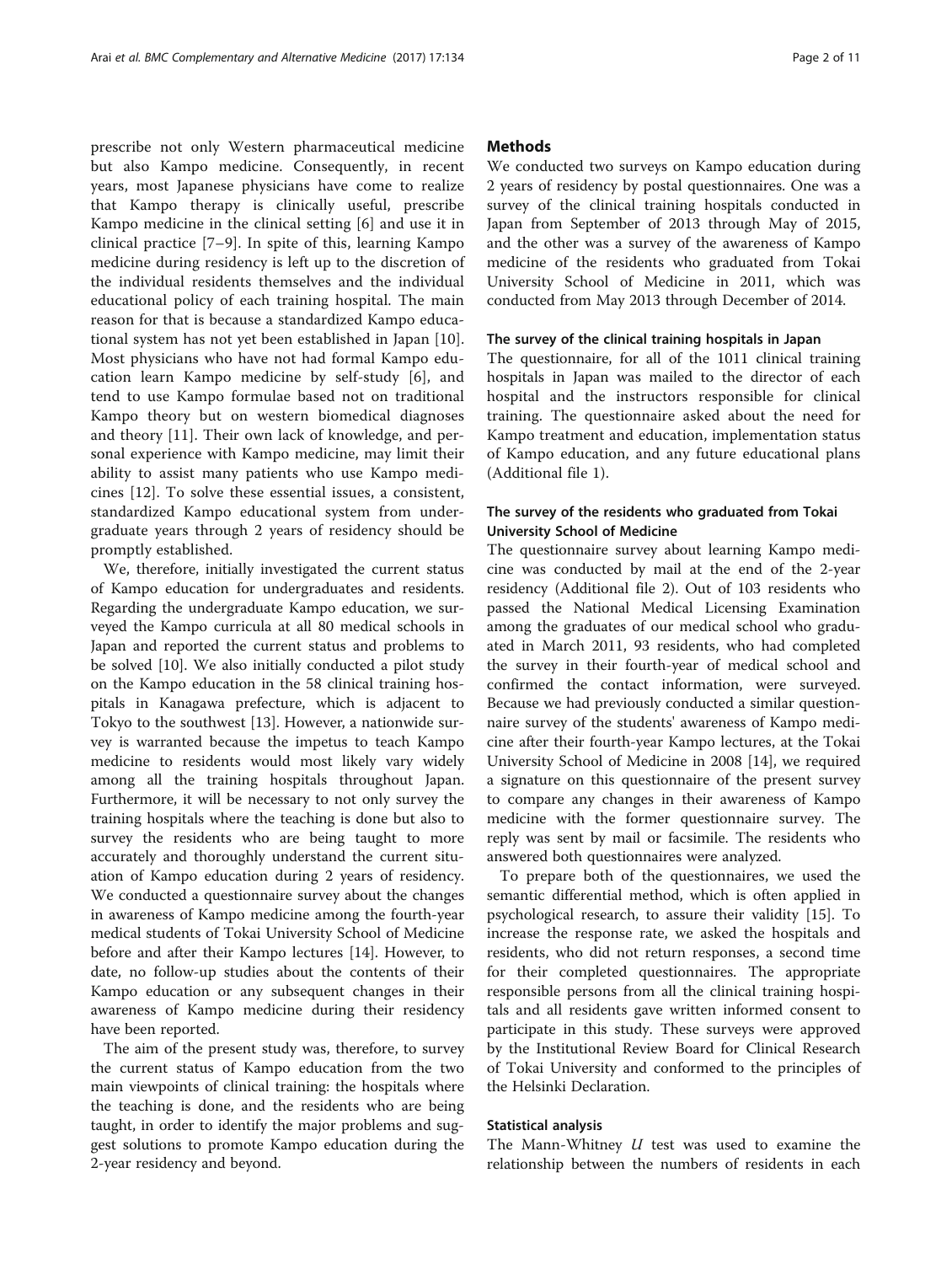training hospital, i.e., hospital sizes and the implementation, educational methods and problems with introduction of Kampo education during their 2-year residency. Comparing the participants' awareness of Kampo medicine during the fourth year of medical school with that at the end of their 2-year residency, only respondents to both questionnaires were registered in the present study. The Wilcoxon signed-rank test was used to compare any changes in awareness of Kampo medicine. The Chisquare test was used to analyze the current status of Kampo formulae use. All  $p$  values less than 0.05 were considered statistically significant.

# Results

# The survey of clinical training hospitals Study population

There were 816 (81%) effective responses from 1011 hospitals, where 13,892 (90%) of all the 15,353 residents in Japan worked.

# Instructors' opinions

Of the answers from 815 instructors from the hospitals that were analyzed, regarding the necessity for Kampo clinical skills, 205 instructors (25%) generally thought that it was "Very necessary" for physicians to learn clinical skills of Kampo medicine, 481 (59%) thought it was "Slightly necessary," 125 (15%) thought it was "Hardly necessary," and 4 (1%) thought it was "Not necessary at all." Therefore, 84% of the instructors thought that clinical physicians ought to be required to have clinical skills to use Kampo medicine.

For the introduction of Kampo education into the clinical training, 127 (16%) of 813 instructors thought it was "Very necessary," 420 (51%) thought it was "Slightly necessary," 253 (31%) thought it was "Hardly necessary," and 13 (2%) thought it was "Not necessary at all." Therefore, 67% of all the instructors had positive opinions regarding the introduction of Kampo education. In addition, 131 instructors (16%) thought that a standardized form of education was "Very necessary" for Kampo education during clinical training, 368 (45%) thought it was "Slightly necessary," 300 (37%) thought it was "Hardly necessary," and 14 (2%) thought it was "Not necessary at all," revealing that 61% of the instructors thought there was a need for a standardized educational curriculum for Kampo medicine (Table 1).

### Implementation of Kampo education

Only 184 (23%) of the 816 responding hospitals teach Kampo medicine for residents, which translates to 4643 (33%) of 13,892 residents being able to receive Kampo education. The number of residents (first- and secondyear) that each training hospital accepted was from 0 to 230 (median 8.5). If the hospitals with less than 10 residents were classified as small hospitals, 10 to 49 as medium hospitals, and 50 or more as large hospitals, 427 (52%) of 816 hospitals that were surveyed were small hospitals, 324 (40%) were medium hospitals, and 65 (8%) were large hospitals. Only 68 small hospitals (16%), 84 medium hospitals (26%) and 32 large hospitals (49%) taught Kampo medicine (Table [2](#page-3-0)). The larger hospitals that accepted more residents significantly had a high ratio of introducing Kampo medicine into their training programs than did the smaller hospitals  $(p < 0.001)$  (Fig. [1](#page-3-0)). The participation rate of residents to the Kampo study sessions was 0–20% in 46 hospitals (25%), 20–40% in 36 hospitals (20%), 40–60% in 37 hospitals (20%), 60–80% in 28 hospitals (15%), and 80–100% in 37 hospitals (20%).

# Kampo educational methods

Among 184 training hospitals that taught Kampo medicine, 69 hospitals (38%) answered that their Kampo education was organized by each hospital independently, by working in cooperation with other hospitals in 15 hospitals (8%), by Kampo manufacturers in 111 (60%), and by volunteer physicians in 28 hospitals (15%). Miscellaneous answers included by teaching in each clinical department in 4 hospitals and by practice in the Kampo clinic in 3 hospitals. Considering Kampo educational methods according to hospital size, Kampo education was organized by each hospital independently in 22 (32%) of 68 small hospitals, 29 (35%) of 84 medium hospitals, and 18 (56%) of 32 large hospitals; by working in cooperation with other hospitals in 7 (10%), 5 (6%), and 3 (9%); by Kampo manufacturers in 42 (62%), 54 (64%), and 15 (47%); and by volunteer physicians in 15 (22%), 11 (13%), and 2 (6%), respectively (Table [2](#page-3-0)). The hospitals teaching Kampo medicine with such proactive methods as study sessions organized by each hospital independently and study sessions given in cooperation with other hospitals accepted significantly more residents than did those that had passive forms of Kampo education, such as

Table 1 Instructors' opinions of Kampo medicine for residents

| Variables                                                             | Respondents | Verv      | Slightly  | Hardly    | Not at all |
|-----------------------------------------------------------------------|-------------|-----------|-----------|-----------|------------|
| Necessity for Kampo clinical skills                                   | 815         | 205 (25%) | 481 (59%) | 125 (15%) | 4 (1%)     |
| Necessity of introducing Kampo education into the clinical training   | 813         | 127 (16%) | 420 (51%) | 253 (31%) | 13 (2%)    |
| Necessity of a standardized educational curriculum for Kampo medicine | 813         | 131 (16%) | 368 (45%) | 300 (37%) | 14 (2%)    |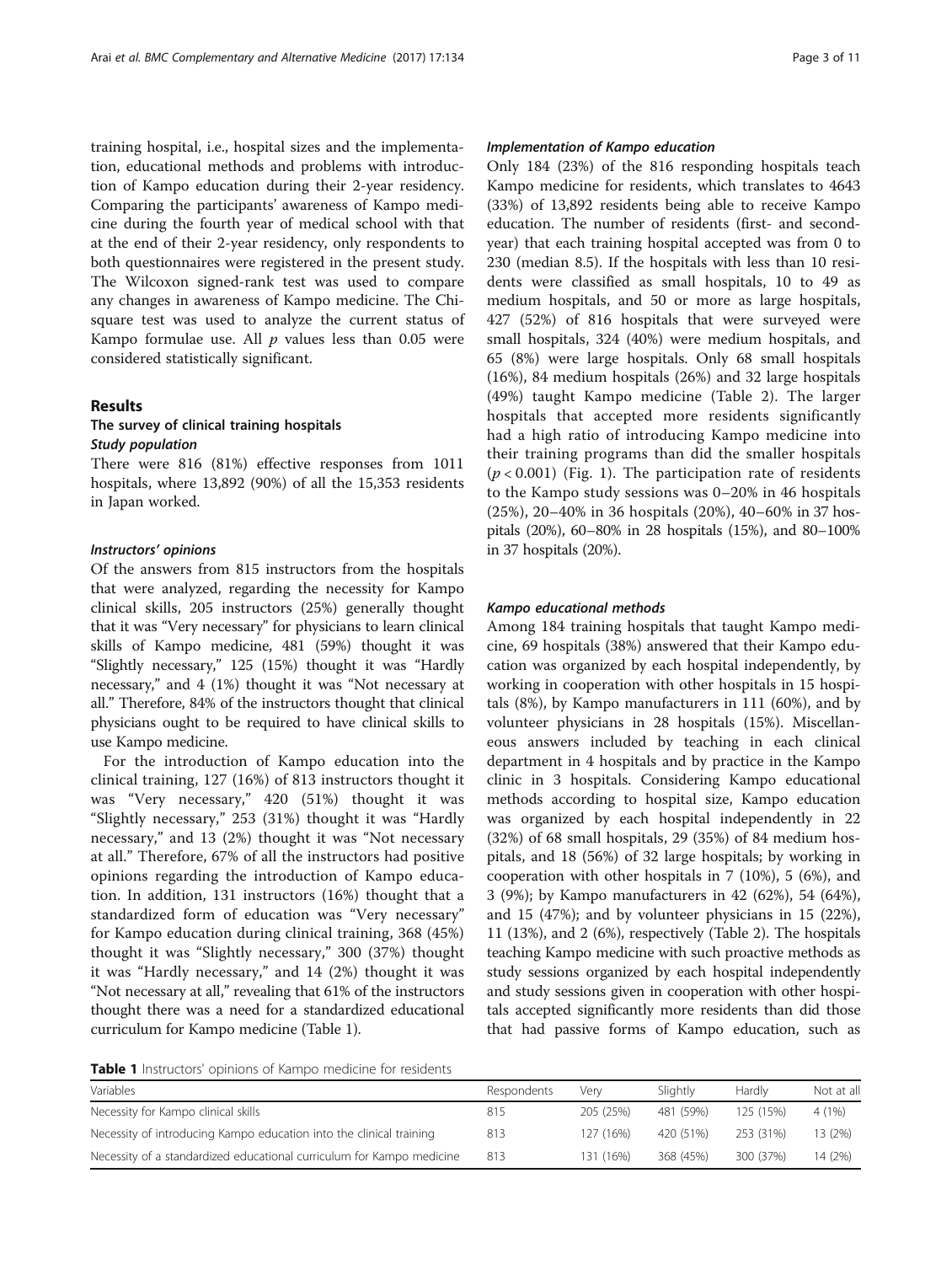<span id="page-3-0"></span>Table 2 Kinds of current and future Kampo educatinal methods by hospital sizes

| Variables              |                                                                   |                           | Respondents   | Small hospitals | Medium<br>hospitals | Large<br>hospitals |
|------------------------|-------------------------------------------------------------------|---------------------------|---------------|-----------------|---------------------|--------------------|
| All hospitals surveyed |                                                                   |                           | 816           | 427/816 (52%)   | 324/816 (40%)       | 65/816 (8%)        |
|                        | Kampo education $(+)$ Hospitals with Kampo education              |                           | 184/816 (23%) | 68/427 (16%)    | 84/324 (26%)        | 32/65 (49%)        |
|                        | Current Kampo educational methods<br>(multiple responses allowed) | Hospital independently    | 69/184 (38%)  | 22/68 (32%)     | 29/84 (35%)         | 18/32 (56%)        |
|                        |                                                                   | Interhospital cooperation | 15/184 (8%)   | 7/68 (10%)      | 5/84 (6%)           | 3/32 (9%)          |
|                        |                                                                   | Kampo manufacturers       | 111/184 (60%) | 42/68 (62%)     | 54/84 (64%)         | 15/32 (47%)        |
|                        |                                                                   | Voluntary study           | 28/184 (15%)  | 15/68 (22%)     | 11/84 (13%)         | 2/32(6%)           |
| Kampo education $(-)$  | Hospitals without Kampo education                                 |                           | 632/816 (77%) | 359/427 (84%)   | 240/324 (74%)       | 33/65 (51%)        |
|                        | Future plans to introduce<br>Kampo education (+)                  |                           | 72/622 (12%)  | 43/354 (12%)    | 23/236 (10%)        | 6/32 (19%)         |
|                        | Future Kampo educational methods<br>(multiple responses allowed)  | Hospital independently    | 61/632 (10%)  | 25/359 (7%)     | 21/240 (9%)         | 15/33 (45%)        |
|                        |                                                                   | Interhospital cooperation | 201/632 (32%) | 117/359 (33%)   | 76/240 (32%)        | 8/33 (24%)         |
|                        |                                                                   | Kampo manufacturers       | 222/632 (35%) | 142/359 (40%)   | 74/240 (31%)        | 6/33 (18%)         |
|                        |                                                                   | Voluntary study           | 265/632 (42%) | 154/359 (43%)   | 101/240 (42%)       | 10/33 (30%)        |

Hospital independently means, "Study sessions given by the hospital independentl"; Interhospital cooperation, "Study sessions given in cooperation with other hospitals"; Kampo manufacturers, "Lectures sponsored by Kampo manufacturers"; Voluntary study, "Voluntary study sessions given by physicians"

lectures sponsored by Kampo manufacturers and voluntary study sessions given by physicians ( $p = 0.032$ ).

#### Reasons not to teach Kampo medicine

Regarding the reasons not to teach Kampo medicine, among 632 instructors at the hospitals without Kampo education, "the lack of qualified Kampo instructors" was pointed out most by 442 instructors (70%), "the lack of time" by 103 (16%), "no necessity to teach Kampo medicine" by 46  $(7%)$ , and "the lack of funds" by 16  $(3%)$ (Fig. [2](#page-4-0)). Miscellaneous answers included "the high priority to teach Western medicine" by 15 instructors, "no standardized educational curriculum" by 5, and "the lack of clinical evidence" by 2. The 442 instructors who pointed out "the lack of qualified Kampo instructors" included 264 (74%) of 359 instructors of small hospitals, 159 (66%) of 240 instructors of medium hospitals and 19 (58%) of 33 instructors of large hospitals. "The lack of qualified Kampo instructors" was a more serious problem in smaller hospitals than it was in larger hospitals ( $p = 0.011$ ).

# Future Kampo education

There was a total of 622 of 632 hospitals without Kampo education programs that answered. Only 72 (12%) of them planned to teach Kampo medicine in their clinical training programs, and the breakdown of those was 43 (12%) of 354 small hospitals, 23 (10%) of 236 medium hospitals, and 6 (19%) of 32 large hospitals. Overall, 550 (67%) of 816 hospitals that responded had no Kampo education programs and no plans to introduce any such programs in the future, and the rate of the hospitals

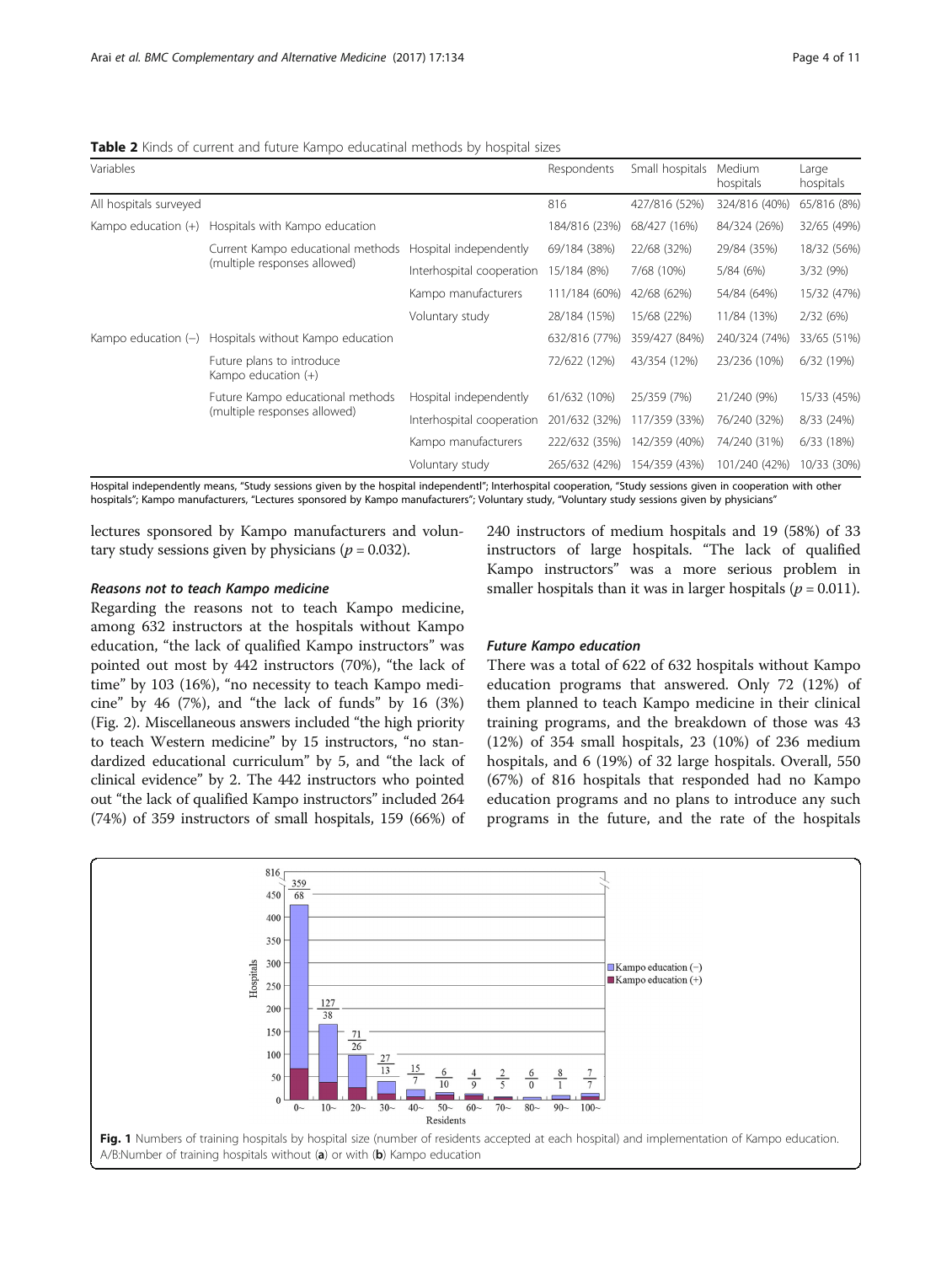<span id="page-4-0"></span>

without Kampo education programs currently and in the future was higher in small hospitals ( $p < 0.001$ ).

Regarding the Kampo educational methods they wanted to develop in their hospitals in the future, "Study sessions given by the hospital independently" was only selected by 61 hospitals (10%) among 632 hospitals without Kampo education, "Study sessions given in cooperation with other hospitals" was selected by 201 hospitals (32%), "Lectures sponsored by Kampo manufacturers" by 222 hospitals (35%), and "Voluntary study sessions given by physicians" was selected most by 265 hospitals (42%). Miscellaneous answers included: "Looking for qualified instructors" by 8 hospitals, "Lectures given by medical associations," "Introduction to the training program" and "Training for the senior residents" by 7, each, "Individual guidance in the routine medical training" by 4, and "E-learning" by 2. Considering these results with each hospital size, 25 (7%) of 359 small hospitals, 21 (9%) of 240 medium hospitals, and 15 (45%) of 33 large hospitals would hold study sessions by the hospital independently. Furthermore, study sessions given in cooperation with other hospitals were selected by 117 (33%), 76 (32%), and 8 hospitals (24%); lectures sponsored by Kampo manufacturers by 142 (40%), 74 (31%) and 6 (18%); voluntary study sessions given by physicians by 154 (43%), 101 (42%), and 10 (30%) among small, medium, and large hospitals, respectively (Table [2\)](#page-3-0). These results revealed that larger hospitals were more proactive in teaching Kampo medicine compared with smaller hospitals ( $p = 0.014$ ), and "study sessions by the hospital independently" are held more in larger hospitals, and "study sessions in cooperation with other hospitals" are held more in smaller hospitals ( $p < 0.001$ ).

# Survey of the residents Study population

There were 72 (37 males and 35 females) effective responses from 93 residents. The response rate was 77%.

# Attitudes toward Kampo medicine

The number of residents who answered that their general impression of Kampo medicine was good at the end of their 2-year residency was 49 (69%). Overall, their impression worsened significantly compared with that when they were fourth-year medical students ( $p < 0.001$ ) (Fig. [3](#page-5-0)), and 64 residents (91%) who were interested in Kampo medicine also evidenced that they significantly lost interest  $(p = 0.002)$  (Fig. [4\)](#page-5-0). However, the residents who had opportunities to learn Kampo medicine during their residency showed no changes in their impression of it and interest in it before and after their residency; but the impression of Kampo medicine of those who only had limited opportunities to learn it significantly worsened ( $p < 0.001$ ), and their interest in Kampo medicine declined ( $p = 0.016$ ). Regarding the value of learning Kampo medicine, almost all residents (96%) recognized that Kampo medicine was worth learning, including: "Very much" by 32 (45%) and "Slightly" by 36 (51%). No one thought "Hardly" or "Not at all," and only 3 (4%) answered "No idea."

### Methods and impressions of the Kampo training

There were 22 (31%) of 70 residents who had opportunities to learn Kampo medicine during their residency. The study methods were mainly voluntary learning such as taking lectures sponsored by Kampo manufacturers. Only 4 residents received Kampo education that their training hospital regularly offered: 2 residents received clinical training in Kampo medicine, and 2 other residents had chances to participate in the study sessions given by the hospital independently or in coordination with the cooperation of other hospitals (Fig. [5\)](#page-6-0). Regarding the satisfaction of the Kampo training during the 2-year residency: 4 (19%) of 21 residents were very satisfied, 6 (29%) were slightly satisfied, 9 (42%) were hardly satisfied, and 2 (10%) were not satisfied at all. In addition, 8 (17%) of 47 residents who only had limited opportunities to study Kampo medicine wanted to study it very much, 31 (66%) slightly wanted to study it,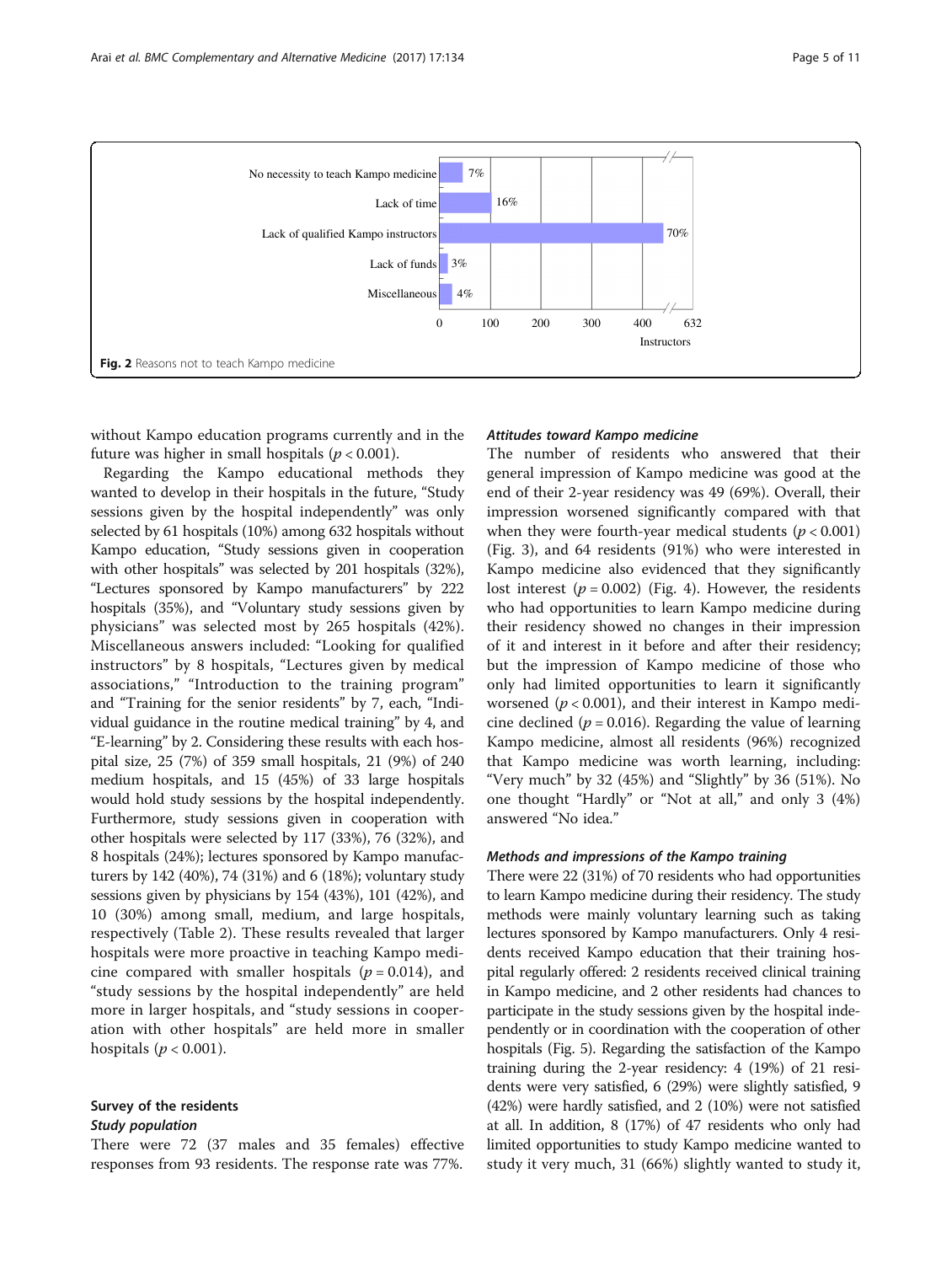<span id="page-5-0"></span>

7 (15%) hardly wanted to study it, and 1 (2%) did not want to study it at all. That is, a total of 39 (83%) residents wanted to study Kampo medicine during residency.

Fourth-year students at Tokai University School of Medicine have 6 h of Kampo lectures and 3 h of Kampo experience-based learning [\[14\]](#page-10-0). To the question of whether or not these Kampo lectures were helpful in daily clinical practice, 6 (9%) of 70 residents answered "Very helpful," 29 (41%) "Slightly helpful," 29 (41%) "Hardly helpful," and 6 (9%) "Not helpful at all." Because 50% of all the residents thought the lectures helpful, undergraduate Kampo education was considered to be good for developing competent physicians.

#### Grounds for prescribing Kampo medicine

Among 71 residents who were surveyed, almost all (66, 93%) had prescribed Kampo medicine during their 2 year residency, and only 5 (7%) had never prescribed it. Out of 65 residents who had prescribed Kampo medicine, 47 (72%) had done so because of suggestions from instructors, 20 (31%) had experiences of prescribing Kampo medicine at their own discretion. A miscellaneous answer was that the physician followed the advice of a pharmacist.

Residents who were taught Kampo medicine during their residency prescribed Kampo medicine more actively  $(p = 0.003)$  using their own discretion than did those without Kampo education. Those who did not have Kampo education, however, had a relatively passive attitude against prescribing Kampo medicine and, in many cases, prescribed it according to their instructors' suggestions ( $p = 0.037$ ) (Fig. [6\)](#page-6-0).

# Future expectations of Kampo medicine

Approximately 73% of the residents thought that Kampo education should be introduced into the curriculum. The breakdown revealed: 13 (19%) of 70 residents thought "Very much," 38 (54%) thought "A little," 18 (26%) thought "Not so much," and 1 (1%) thought "Not at all."

We examined the changes in the awareness of prescribing Kampo medicine between after the students' fourth-year Kampo lectures and at the end of their 2 year residency. Among 69 residents who responded to both questionnaires, 7 answered that they had "no idea" of prescribing Kampo medicine in the future in either or both questionnaire(s), and the remaining 62 were examined for the changes. The results revealed that the physicians statistically became reluctant to prescribe Kampo medicine after their residency ( $p < 0.001$ ) (Fig. [7\)](#page-7-0).

To the last question, of whether or not it was necessary to practice the Japanese-style integrated medicine that incorporates the traditional Japanese medicine, of acupuncture, moxibustion, and Kampo medicine, into the conventional (Western-style) medicine in the future, 19 (27%) residents considered it "Very necessary," and 43 (62%) thought it was "Slightly necessary." There were very few negative opinions. Only 8 (11%) residents thought it was "Hardly necessary," and no one thought it was "Not necessary at all."

### **Discussion**

Recently, a few survey reports were published on the status of undergraduate Kampo education offered at some Japanese medical schools [[10](#page-10-0), [16, 17\]](#page-10-0). The present study revealed that most medical students were only offered a short time to study Kampo medicine mainly because of

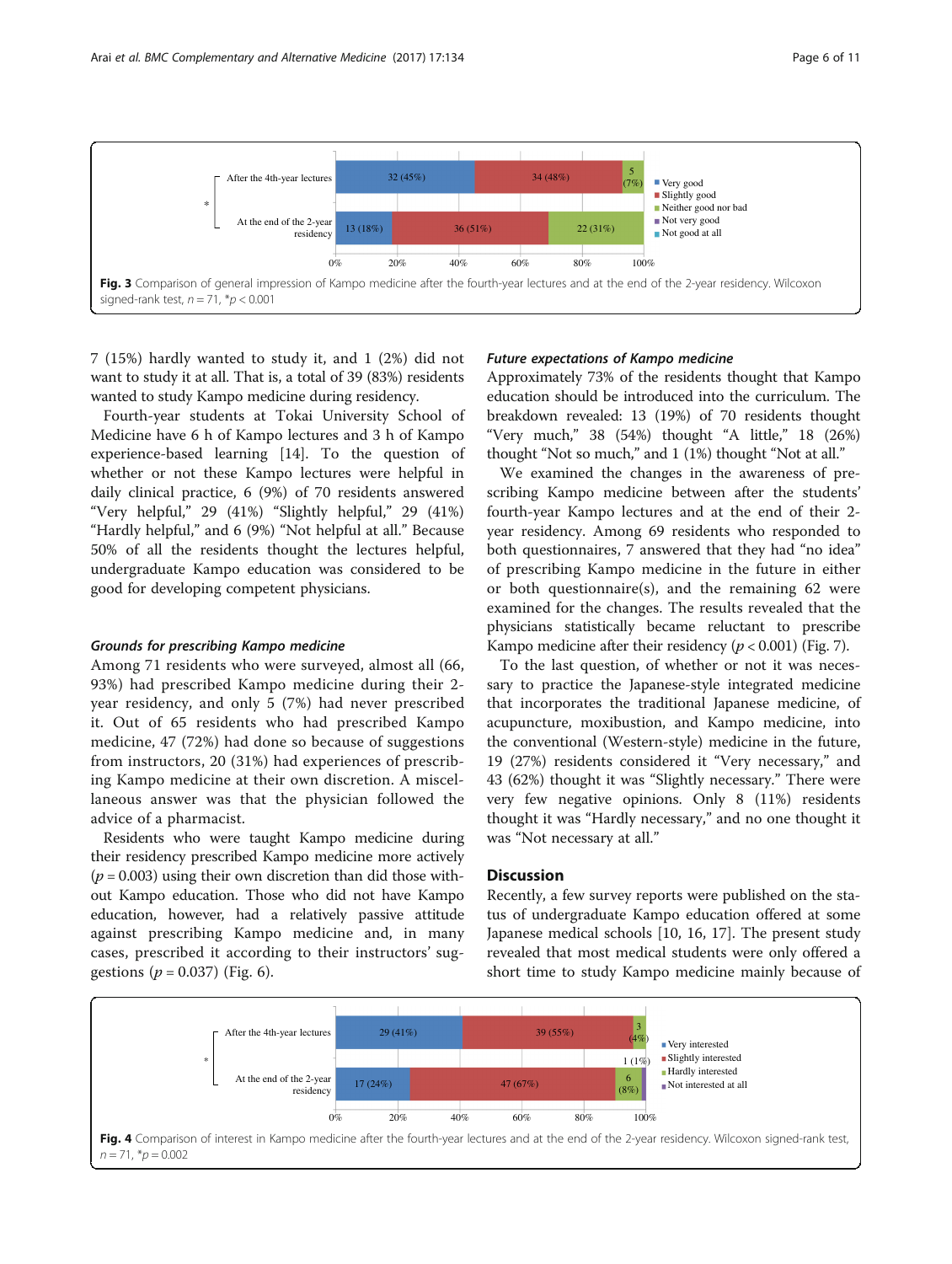<span id="page-6-0"></span>

the lack of qualified instructors to teach Kampo medicine and the non-standard curricula [[10\]](#page-10-0). Regarding medical students' awareness of Kampo medicine, we reported that almost all medical students realized the necessity of learning Kampo medicine and really wanted to learn it in their 2-year clinical training [[18\]](#page-10-0). Compared to students of other medical related professions, however, medical students were reported to be passive regarding CAM [[19\]](#page-10-0), likely because they received scant proper CAM education. Therefore, CAM including Kampo medicine should be taught not only in medical schools but also during residency.

Nowadays, many Japanese doctors use Kampo medicine in clinical practice [\[6](#page-9-0)] and prescribe Kampo extract medicine together with the treatment of Western medicine in many cases. In modern medicine, of which the mainstream is Western medicine, Kampo medicine should be practically integrated into the conventional Western medicine like other CAM education in other areas [\[20](#page-10-0)–[22\]](#page-10-0). Actually in the education during residency, it is not only necessary to introduce Kampo medicine into their clinical training programs but also to teach clinical evidence of Kampo medicine that supports the efficacy of Kampo treatments [[23](#page-10-0)]. This new type of medical treatment that integrates Kampo medicine and conventional Western medicine may be referred to as a kind of Japanese-style integrative medicine. For the

establishment of this type of medicine, we first have to investigate the current status of Kampo education for residents and determine what the problems are in order to arrive at effective solutions for the future.

The present study is composed of two surveys about Kampo education: one is a nationwide survey of all 1011 training hospitals in Japan where the Kampo training is conducted, and the other is a questionnaire survey on the changes in awareness of Kampo medicine of the students who graduated from Tokai University School of Medicine in 2011 between after their fourth-year Kampo lectures and after their 2-year residency. There are scant reports on the present status of Kampo education in clinical training in Japan, other than our own pilot study of 58 training hospitals in Kanagawa prefecture adjacent to and southwest of Tokyo [\[13\]](#page-10-0). Regarding residents' awareness of Kampo medicine, very little is known because, preceding the present study, there have been no reports on this issue.

The results of the survey of the training hospitals must be quite reliable because it was a nationwide investigation with the high effective response rate of 81%, representing 90% of all the residents surveyed, and all the other participating respondents who were the chief instructors responsible for the medical education in each hospital. Regarding the survey of the residents, the 31% rate of residents who learned Kampo medicine was near

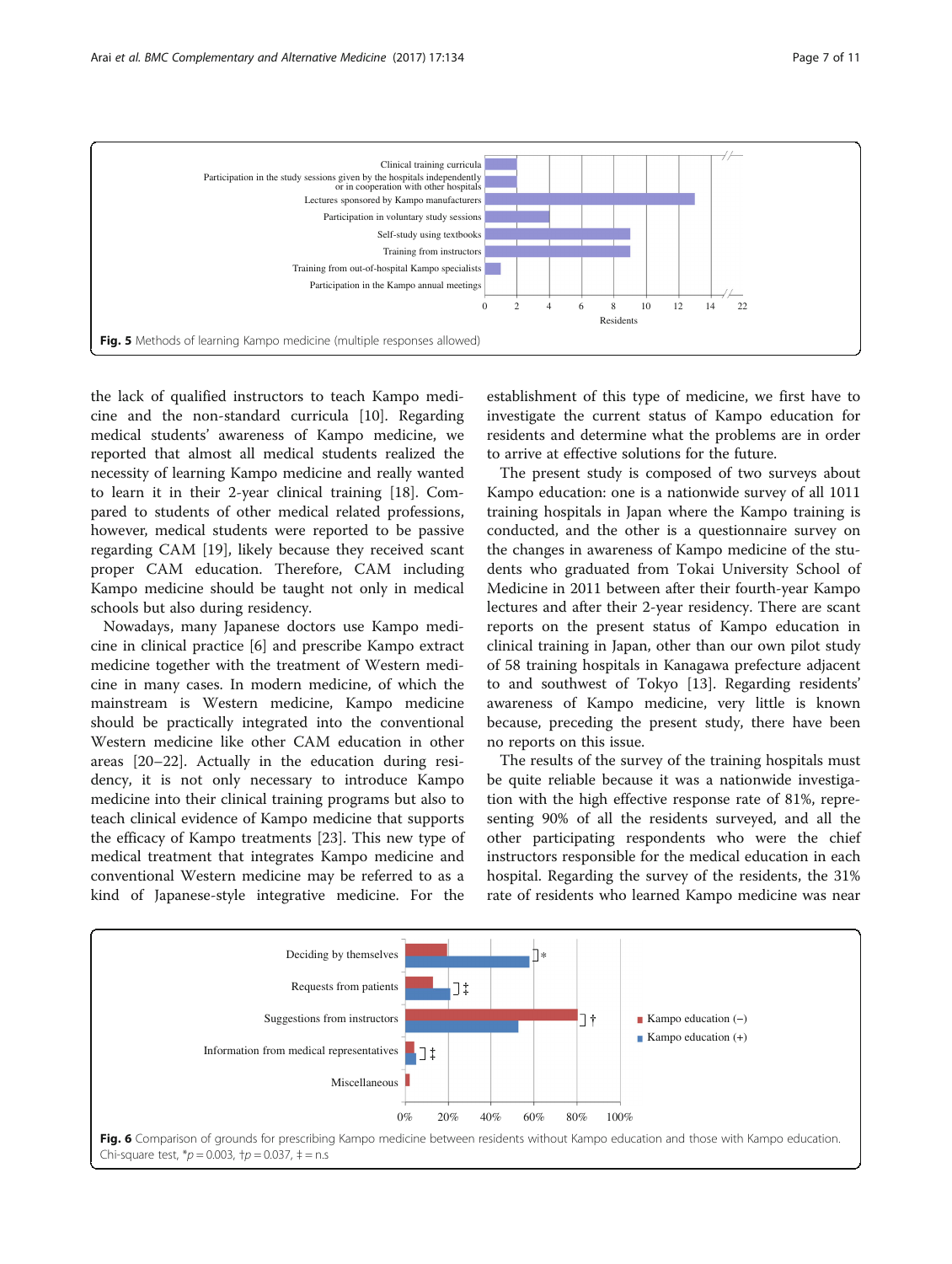<span id="page-7-0"></span>

the 33% of residents who had been taught it according to the results of our survey of all the hospitals. These two questionnaires also represented two aspects of the implementation rate of Kampo education during the 2 year residency. Because the implementation rates from the two viewpoints were almost the same, the group of residents who were analyzed might have been a good representative sample of all Japanese residents, even though it was a pilot study limited to the graduates from Tokai University School of Medicine 5 years ago in 2011. Therefore, the findings obtained from the present survey were also considered to be reliable.

Our surveys are, therefore, unique and significant in three aspects. First, these surveys are the first extensive investigations of Kampo education during residency in Japan, even though one of the surveys was a pilot study limited to the residents who graduated from Tokai University School of Medicine in 2011. Next, they reveal, for the first time, the current status and problems related to Kampo education during residency from the two main, critical viewpoints of training hospitals and residents. And finally, this survey of the residents is the first study that compares the changes, before and after their residency, in their awareness of Kampo medicine.

We initially clarified the current issues of the Kampo educational system in the training hospitals throughout Japan. Our survey revealed that 84% of instructors thought it necessary for physicians to learn the requisite clinical skills to prescribe Kampo medicine, 67% thought it necessary to introduce Kampo education into the clinical training, and 61% thought that a standardized educational curriculum for Kampo medicine was needed. Most instructors recognize that Kampo therapies are needed in clinical practice and that Kampo medicine should be taught systematically during residency. Furthermore, 91% of the residents were interested in Kampo medicine, 73% thought that Kampo medicine should be introduced into

the training programs, and 50% would actively incorporate Kampo medicine into Western medicine, in their own practices, in the future. However, only 23% of the training hospitals currently teach Kampo medicine, which includes, at most, 33% of the residents. The reason that Kampo education is not widely offered might likely be due to the same situation as that of CAM education in other areas [[24](#page-10-0)]. Regarding the reasons for the infrequent opportunities to learn Kampo medicine in clinical training, it was pointed out that Kampo medicine is not described in the educational goals of any clinical training program and that most instructors have never received formal training in Kampo medicine [[25](#page-10-0)]. This opinion supports our suggestion that it is important to develop a basic environment in training hospitals to teach Kampo medicine, such as training qualified instructors, introducing Kampo medicine into training programs, and setting Kampo educational goals to spread Kampo medicine in clinical training.

We subsequently examined the timing for introducing Kampo education during residency. Most residents who were surveyed in this study had only received Western medicine training and only had limited opportunities to learn Kampo medicine for approximately 4.5 years since the fourth-year Kampo lectures. Perhaps the lack of Kampo education mainly caused overall deterioration of their general impression and the decline in interest in Kampo medicine. However, residents who learned Kampo medicine during their residency maintained good impressions and interest in it and actively prescribed it at their own discretion; but those who did not learn it, significantly had weaker impressions of it, exhibited less interest in it, and only prescribed it reluctantly according to requests and/or suggestions from others. The reasons for this may not only be that residents who have not had Kampo education have little knowledge of it and lack the requisite skills to use it effectively, and have only minimal motivation to learn it, but also that the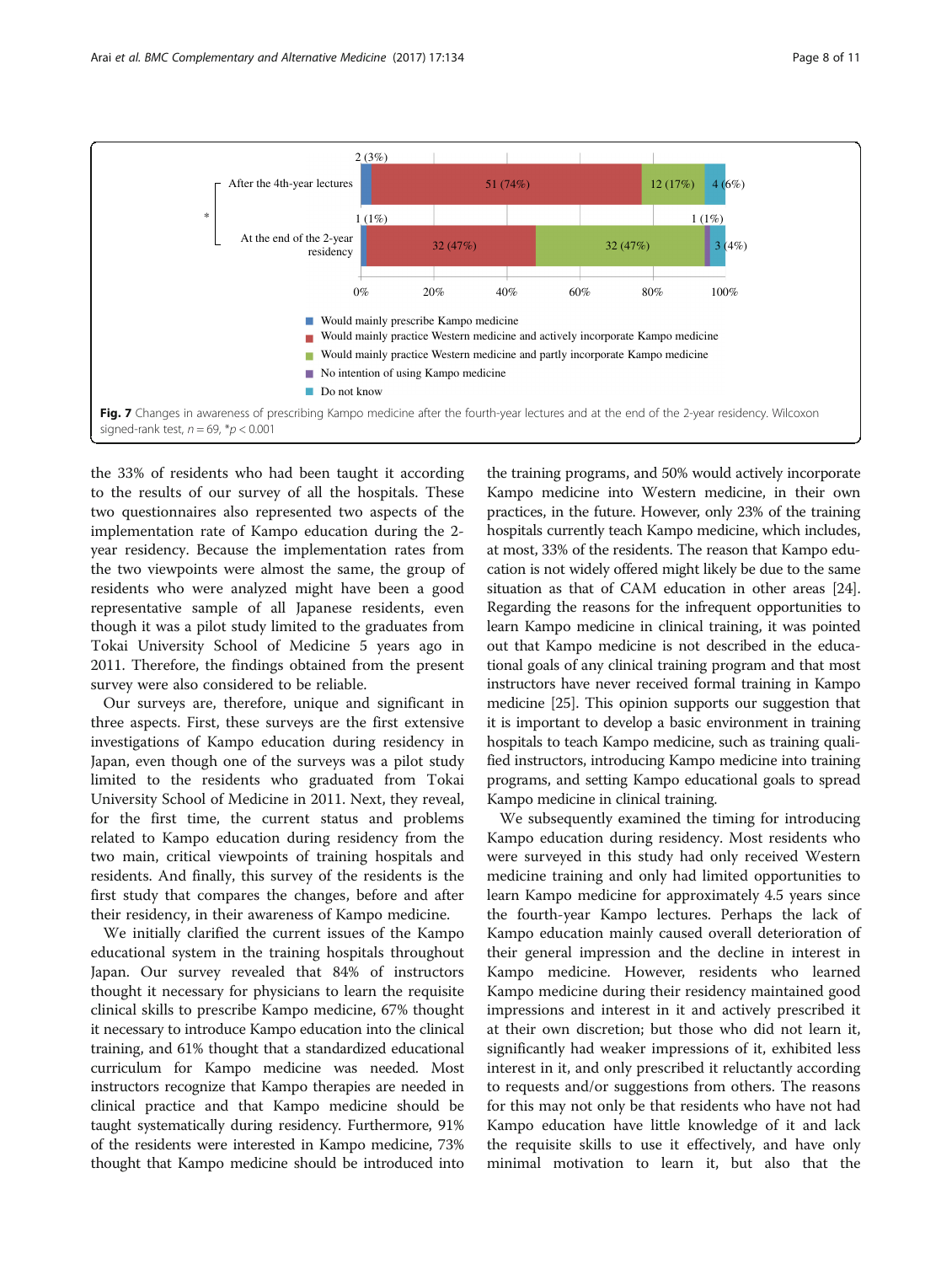instructors at the training hospitals that do not provide Kampo education lack the understanding of Kampo medicine, have negative attitudes toward Kampo education, and do not want residents to prescribe Kampo medicine. In addition, the 2-year residency is not only their first training period as doctors but also an important time to help form clinicians' attitudes [[26](#page-10-0)]. Therefore, teaching Kampo medicine to highly motivated residents who want to learn it during their residency is recommended to help them develop even broader clinical knowledge and skills.

The hospital sizes that would be adequate to teach Kampo medicine were also reported. Seventy percent of the hospitals that did not have Kampo education as part of their clinical training indicated that the main reason they did not was because there were too few qualified instructors who could teach it, and that fact was even more serious in smaller hospitals. In Kampo education for undergraduates, the fact that there are relatively few medical schools that hire full-time, qualified, instructors to teach Kampo medicine has seemed to greatly impede the general improvement of Kampo education [\[4](#page-9-0)]. Our prior survey also revealed that problem, for the majority of medical schools, that of finding and training instructors who would be qualified and responsible for teaching Kampo medicine [\[10\]](#page-10-0). Our survey revealed that Kampo education was introduced more widely in larger hospitals. That is likely because there are so many physicians in large hospitals that it may be easier to find well-qualified Kampo instructors, who have adequate qualities and accomplishments to be able to teach Kampo medicine. Therefore, to effectively include Kampo medicine into residents' education, it will first be important to introduce it into the training curricula of large hospitals [[13](#page-10-0)].

Adequate methods to introduce Kampo education to residents of small hospitals must likewise be discussed. To that end, it will be necessary to examine reasonable educational forms of Kampo medicine that correspond to each hospital's size because Kampo education is currently conducted in many different forms [\[27](#page-10-0)]. Most of the large hospitals with Kampo education have positive educational forms such as study sessions given by the hospital independently (56%) and those without it had plans to do so in the future (45%). However, in 84% of the small hospitals with Kampo education, they tended to have passive forms of Kampo education, such as lectures sponsored by Kampo manufacturers and voluntary study sessions given by physicians, and 83% of those currently without it only had plans for passive forms in the future. The present survey additionally revealed that only 12% of the hospitals planned to introduce Kampo education in the near future, and 67% of the training hospitals surveyed had no current Kampo education nor did they have any future plans for it. This tendency was

significant in the smaller hospitals. These passive attitudes toward the introduction of Kampo education might mainly be caused by the difficulty of being unable to find qualified instructors in small hospitals even though Kampo education could be introduced into their training programs. Therefore, it will be challenging for the small hospitals, of which there is a majority, and most of which currently have no Kampo education at all, to introduce Kampo education into their curricula, which would be provided by the hospitals themselves.

To solve this problem of the limited availability of qualified Kampo instructors, as a viable model, relatively small hospitals could cooperate with other hospitals for the purposes of providing their staff with Kampo education [[28\]](#page-10-0). Actually, this method of education is conducted in only 15 hospitals in Japan, but it will soon be introduced in 201 other hospitals, which represent 32% of the training hospitals without Kampo education, and will likely become a feasible model of Kampo education during residency in the near future. If the interhospital Kampo education system is difficult to organize, for example, establishment of web-based training courses [[29](#page-10-0), [30\]](#page-10-0) and cooperation with hospitals that can receive Kampo trainees at affiliated hospitals [[31](#page-10-0)] may be possible solutions.

The participation rate of residents to the Kampo study sessions was considerably different at each training hospital. A low participation rate of Kampo study sessions suggested that the concepts of Kampo training could be less interesting for residents. Previous reports showed that introducing experience-based learning is effective to teach CAM that includes Kampo medicine [[14](#page-10-0), [32\]](#page-10-0), and most residents were interested in Kampo medicine, Kampo case studies, and the Kampo-style of the abdominal examination [[33](#page-10-0)]. Recently an abdominal palpation educational simulator was developed and expected to be introduced into Kampo education [[34](#page-10-0), [35](#page-10-0)]. In addition, Kampo medicine is clinically unique compared to other kinds of CAM in terms of its being prescribed by physicians practicing Western medicine, and sometimes in combination with Western-style medicine in Japan [\[5,](#page-9-0) [36](#page-10-0)].

Considering these aspects, more appealing Kampo training programs should be developed to improve the residents' motivation, who will mainly practice Western medicine, toward learning to use Kampo medicine in their combined therapies. Therefore, to spread Kampo education for residents nationwide, establishing standard programs and guidelines for it are issues that must be resolved at the same time as finding and fostering qualified Kampo instructors.

There are some limitations of this study. First, the data collection took a long time because we repeatedly asked some training hospitals and residents who had not returned their completed questionnaires to please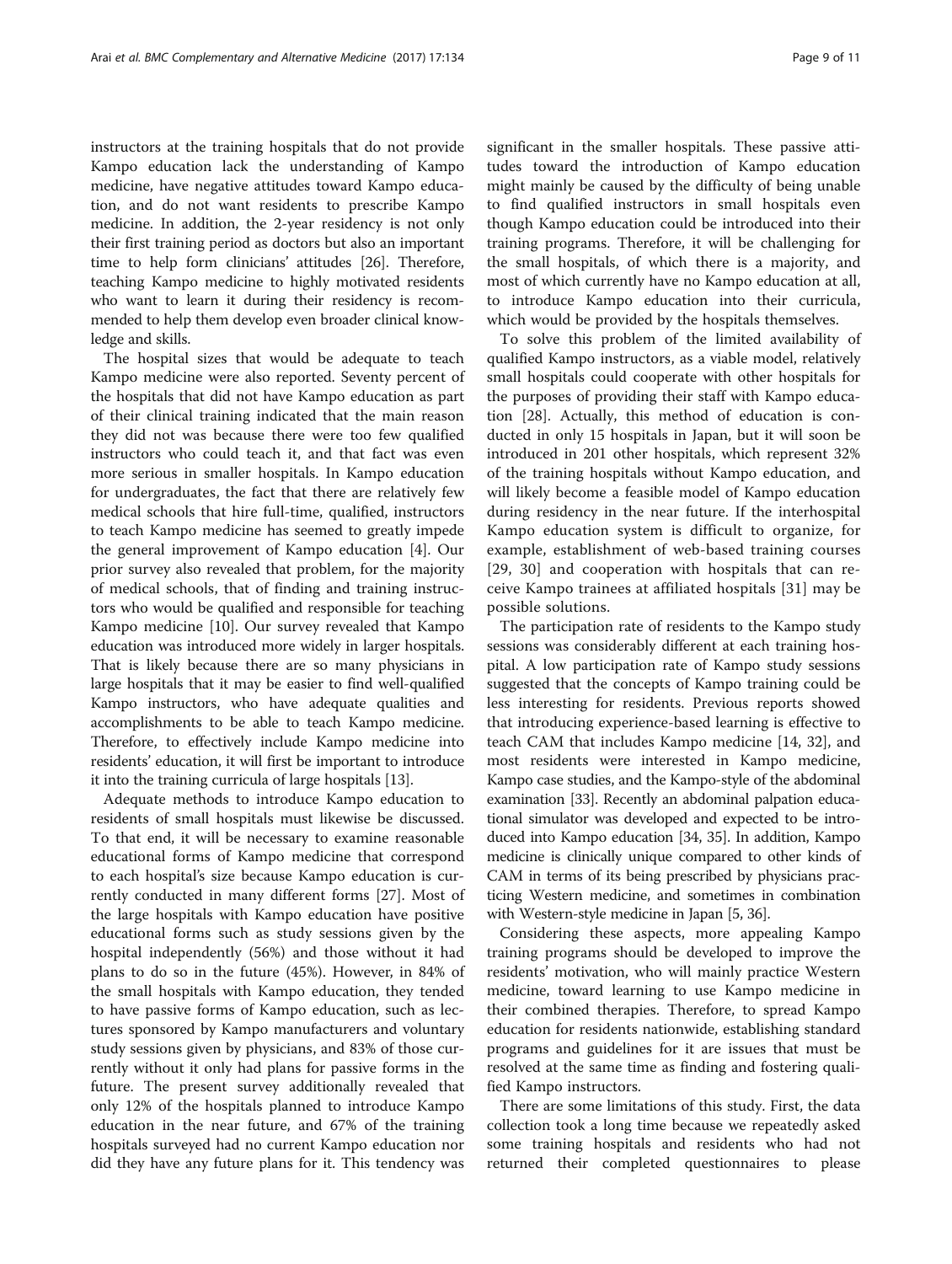<span id="page-9-0"></span>complete them and return them. Because the questionnaire for the training hospitals asked questions regarding the status of Kampo education in 2013 and that for the residents at the end of their 2-year residency, this delay might have affected the answers of some hospitals and residents that replied to the questionnaire and/or returned it at a later date. Another limitation was that the residents surveyed were limited to the graduates from the Tokai University School of Medicine in 2011. However small or biased this population might have been, we accurately compared the graduates' awareness of Kampo medicine after their fourth-year lectures with that at the end of their 2-year residency. And the final limitation could be that the actual curricula contents of Kampo education were not examined in this study because the aim of the study was to survey the current status of Kampo education during residency, not the quality and quantity of it, to identify the major problems, and to suggest solutions in order to better promote Kampo education during the 2-year residency and beyond. Further studies are, therefore, warranted after re-examining these issues to establish more adequate procedures and curricula for Kampo education.

# Conclusions

Our study revealed that most instructors at training hospitals in Japan understood the necessity of Kampo education, however, little of it was actually done mainly because of the lack of Kampo instructors, especially in small hospitals. Our results also revealed that most residents recognized the need for Kampo medicine and are highly motivated to learn it; however, they actually, mostly prescribed Kampo medicine in response to suggestions from their instructors. This is likely due to the limited opportunity for residents to learn Kampo medicine; therefore, we conclude that Kampo education should be introduced during residency. And for small hospitals where there is a lack of Kampo instructors, cooperating with other hospitals, as a method of teaching Kampo medicine, was considered a promising effective solution.

# Additional files

[Additional file 1:](dx.doi.org/10.1186/s12906-017-1634-2) Questionnaire on the current Kampo education in clinical training. (DOCX 21 kb)

[Additional file 2:](dx.doi.org/10.1186/s12906-017-1634-2) Questionnaire after residency about learning Kampo medicine. (DOCX 29 kb)

#### Abbreviation

CAM: Complementary and alternative medicine

#### Acknowledgements

We thank Mrs. Eri Kojima, Tamako Onoe, and Keiko Matsukawa for collecting and analyzing the data. We also thank Robert E. Brandt, Founder, CEO, and CME, of MedEd Japan Suginami, Tokyo, for helpful advice on the English language in the preparation and editing of this manuscript.

#### Funding

We received funding for this study from the research budget of Tokai University School of Medicine.

#### Availability of data and materials

The datasets used and analyzed during the current study are available from the corresponding author on reasonable request.

#### Authors' contributions

MA conceived the study and wrote the manuscript. All authors participated in the data collection, data analysis and interpretation of data. YN and SI carefully revised the manuscript. All authors read and approved the final manuscript.

#### Competing interests

The authors declare that they have no competing; however, the Department of Kampo Medicine, Tokai University School of Medicine, did receive a grant from Tsumura, a Japanese manufacturer of Kampo medicine.

#### Consent for publication

We obtained consents to publish in documents from the instructors of the training hospitals and the residents who graduated from Tokai University School of Medicine.

#### Ethics approval and consent to participate

Two surveys in this article were approved by the Institutional Review Board for Clinical Research of Tokai University (13R-029, 13R-162) and conformed to the principles of the Helsinki Declaration.

#### Author details

<sup>1</sup>Department of Kampo Medicine, Tokai University School of Medicine, 143 Shimokasuya, Isehara, Kanagawa 259-1193, Japan. <sup>2</sup>Division of Postgraduate Education, Tokai University Hospital, 143 Shimokasuya, Isehara, Kanagawa 259-1193, Japan. <sup>3</sup>Department of Obstetrics and Gynecology, Tokai University School of Medicine, 143 Shimokasuya, Isehara, Kanagawa 259-1193, Japan.

#### Received: 13 May 2016 Accepted: 13 February 2017 Published online: 02 March 2017

#### References

- 1. Yu F, Takahashi T, Moriya J, Kawaura K, Yamakawa J, Kusaka K, Itoh T, Morimoto S, Yamaguchi N, Kanda T. Traditional Chinese medicine and Kampo: a review from the distant past for the future. J Int Med Res. 2006; 34(3):231–9. doi:[10.1177/147323000603400301](http://dx.doi.org/10.1177/147323000603400301).
- 2. Watanabe S, Imanishi J, Satoh M, Ozasa K. Unique place of Kampo (Japanese traditional medicine) in complementary and alternative medicine: A survey of doctors belonging to the regional medical association in Japan. Tohoku J Exp Med. 2001;194:55–63.
- 3. Shumer G, Warber S, Motohara S, Yajima A, Plegue M, Bialko M, Iida T, Sano K, Amenomori M, Tsuda T, et al. Complementary and alternative medicine use by visitors to rural Japanese family medicine clinics: results from the international complementary and alternative medicine survey. BMC Complement Altern Med. 2014;14:360. doi[:10.1186/1472-6882-14-360](http://dx.doi.org/10.1186/1472-6882-14-360).
- 4. Motoo Y, Seki T, Tsutani K. Traditional Japanese medicine, Kampo: its history and current status. Chin J Integr Med. 2011;17:85–7. doi[:10.1007/](http://dx.doi.org/10.1007/s11655-011-0653-y) [s11655-011-0653-y](http://dx.doi.org/10.1007/s11655-011-0653-y).
- 5. Yakubo S, Ito M, Ueda Y, Okamoto H, Kimura Y, Amano Y, Togo T, Adachi H, Mitsuma T, Watanabe K. Pattern classification in Kampo medicine. Evid Based Complement Alternat Med. 2014;2014:535146. doi[:10.1155/2014/535146](http://dx.doi.org/10.1155/2014/535146).
- 6. Muramatsu S, Aihara M, Shimizu I, Arai M, Kajii E. Current status of Kampo medicine in community health care. Gen Med. 2012;13:37–45. doi[:10.14442/](http://dx.doi.org/10.14442/general.13.37) [general.13.37.](http://dx.doi.org/10.14442/general.13.37)
- 7. Yamashita H, Tsukayama H, Sugishita C. Popularity of complementary and alternative medicine in Japan: a telephone survey. Complement Ther Med. 2002;10:84–93.
- 8. Hori S, Mihaylov I, Vasconcelos JC, McCoubrie M. Patterns of complementary and alternative medicine use amongst outpatients in Tokyo, Japan. BMC Complement Altern Med. 2008;8:14. doi:[10.1186/1472-6882-8-14.](http://dx.doi.org/10.1186/1472-6882-8-14)
- 9. Togo T, Urata S, Sawazaki K, Sakuraba H, Ishida T, Yokoyama K. Demand for CAM practice at hospitals in Japan: a population survey in Mie prefecture. Evid Based Complement Alternat Med. 2011;2011:591868. doi:[10.1093/ecam/neq049.](http://dx.doi.org/10.1093/ecam/neq049)